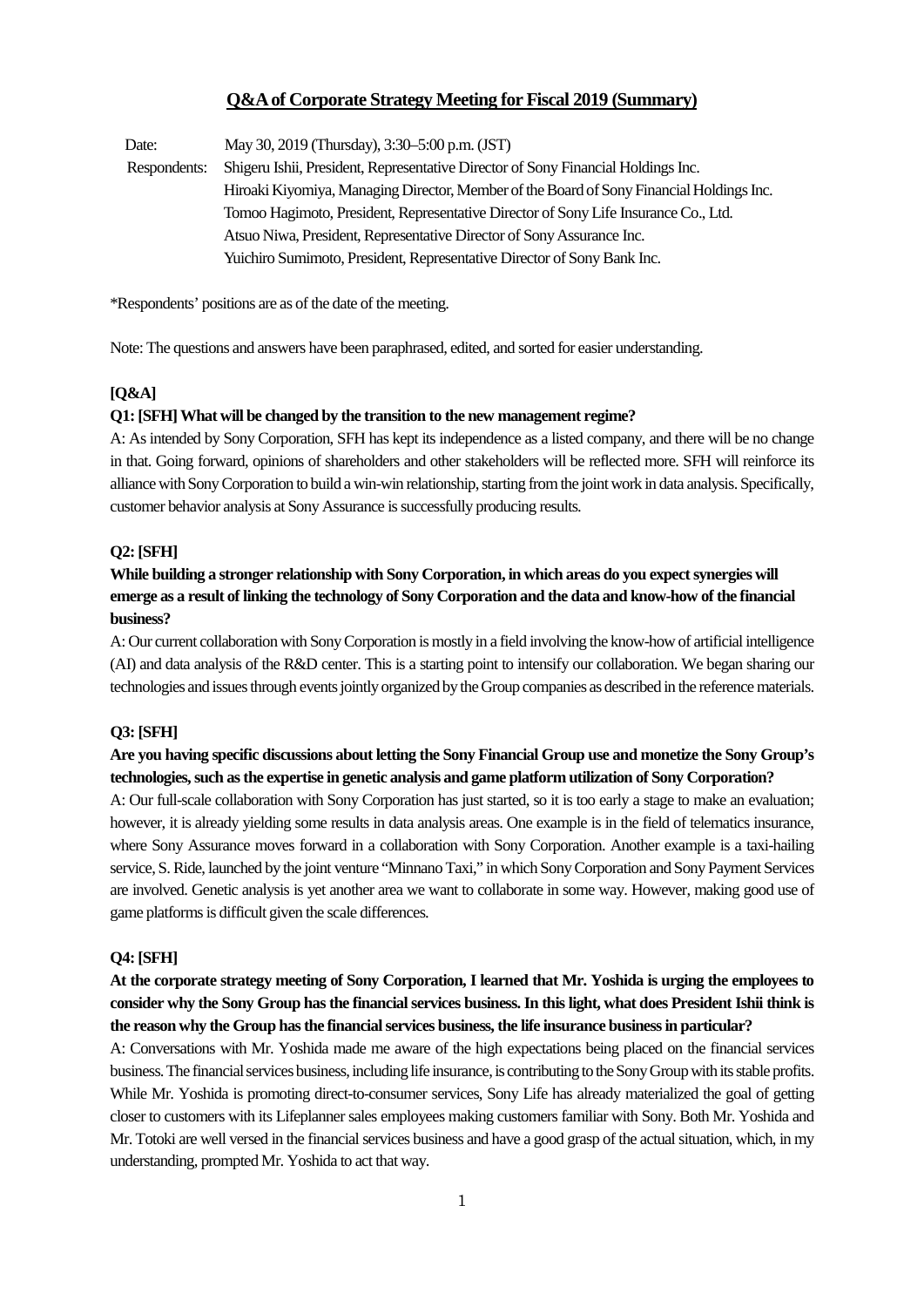## **Q5: [SFH]**

### **Are you having discussions with Sony Corporation about dividend policies?**

A: We do not directly discuss them with Sony Corporation. SFH maintains its independence and determines dividend policies on its own.

## **Q6: [SFH]**

**According to your explanation about dividends until the last year, if the consolidated adjusted ROE is 5% or more, you will raise the dividend by 2.5 yen, and if the ratio tops 7%, you will consider a further increase in dividends. At the teleconference to announce the fiscal 2018 financial results, you said that you would consider conditions for raising dividendsin a little more flexible manner. Why is that?**

A: Our dividend policy has not changed since last year. Please consider that the comment was in line with our mediumterm dividend policy of making comprehensive decisions by factoring in other conditions as well.

### **Q7: [SFH and Sony Life]**

**Please explain your thoughts about the interest rate fluctuation risk for the economic solvency ratio (ESR) concerning your capital policy.I presume that SFH does not use ESR in its dividend policy in consideration of the interest rate fluctuation risk. I mean ESR tends to plummet when interest rates drop, significantly affected by its interest rate sensitivity. In the meantime, given the current interest rate environment, reducing the interest rate sensitivity means fixing margins at low levels. Do you intend to reduce the interest rate sensitivity in such environment? If so, what kind of approaches are you taking?**

A: Within the risk management framework of Sony Life, its interest rate risk has not yet been reduced sufficiently. We will continue our efforts to gradually reduce the interest rate risk for a while. We will hedge the interest rate risk by purchasing ultra-long-term bonds with newly acquired fund, as well as reduce the interest rate risk of the existing assets. We continue to regard the consolidated adjusted ROE as our basic guideline index for dividends, and treat ESR separately.

#### **Q8: [Sony Life]**

# **The ESR in fiscal 2018 increased despite the lower interest rate environment due partly to the use of Ultimate Forward Rate (UFR) in my view. What are the thoughts of the management on the numbers, including numbers without using UFR, although this has no direct bearing on your capital policy?**

A: We use ESR without UFR as an internal management indicator at Sony Life for risk control and product development. The ESR rose despite falling interest rates in fiscal 2018, because of the larger unrealized capital gains on real estate and the revised insurance assumptions, pushing up MCEV more than expected.

### **Q9: [SFH and Sony Life]**

**Speaking about the progress toward the medium-term targets for fiscal 2020, you expect the SFG's ordinary profit to surpass the target and the US-GAAP-based operating income to be in line with the target. Why would the gap between the statutory-accounting-based profit and the US-GAAP-based profit shrink? Will a higherthan-expected ordinary profit lead to increased dividends, as you take into account the statutory profit besides the consolidated adjusted ROE as the basis for raising dividends?**

A: We forecast that ordinary profit would exceed the initial expectation and US-GAAP-based operating income would meet the initial expectation, largely because of fluctuations in the profits of Sony Life. When the scope of business expands, profit naturally increases under US GAAP, as US GAAP evens out the recording of profits. However, under the statutory accounting, increase in the number of new policies pushes down the profit in a single fiscal year. In fiscal 2019, ordinary profit would exceed the initial projection due to temporary decrease in the number of new policies, and the effect would remain in fiscal 2020. An increase in ordinary profit is a positive factor in considering dividends, as it increases the source of dividends.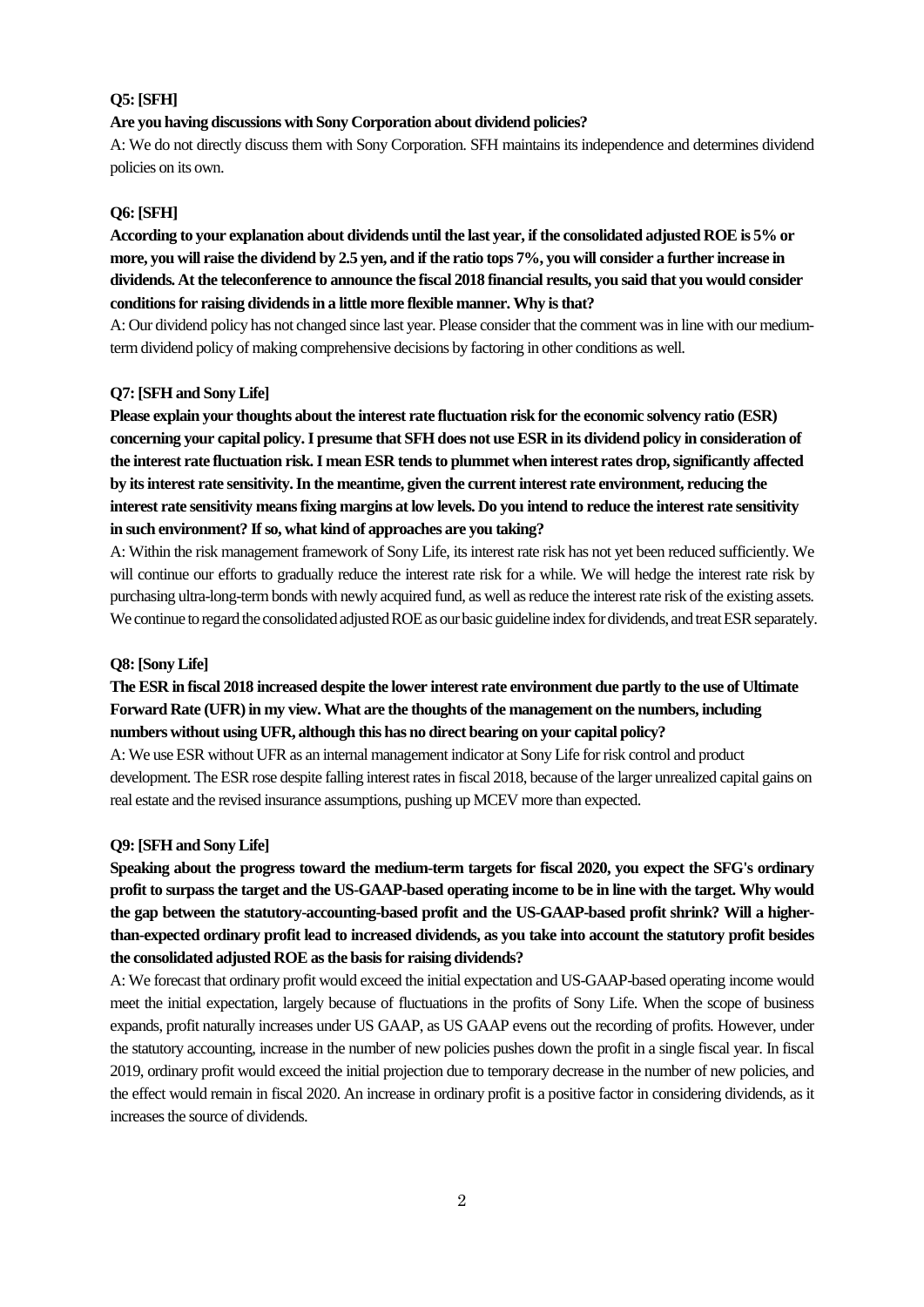### **Q10: [Sony Life]**

**According to your explanation, the new policy amount will temporarily decrease in fiscal 2019, but you aim to increase it again in fiscal 2020 by taking action in the second half of the year. Do you have any specific plans for that?** 

A: We are considering various measures to be taken by Sony Life. A good starting point is the corporate business. There is no change in our strategy under the new tax system, which is to meet the needs of corporations and solve problems based on consultations. Going forward, we will promptly upgrade product lineups after the revision of the tax system and will continue reinforcing our sales support regime. Concerning the Lifeplanner channel, we will also strive to enhance productivity through the process evaluation introduced in this fiscal year and the thoroughgoing implementation of strict recruitment selection and training.

### **Q11: [Sony Life]**

# **Are there obvious differences in talents and aptitudes between Lifeplanner sales employees who were hired after the careful screening by the new standard and those hired by the old standard?**

A: Ourthoroughgoing implementation of the strict recruitment selection process and initial education realized the higher rate of implementing Life Planning Support Service (LiPSS) and higher quality in consulting sales by new employees. Consequently, the productivity of work in the initial stage and within three years became higher.

## **Q12: [Sony Life]**

# **Given the ongoing lower interest rates in the United States and hedging costs staying at higher levels, I think it is difficult to invest in hedged foreign bonds. Do you intend to expand investment in US-dollar-denominated assets by investing in hedged foreign bonds? Are you changing the investment policies?**

A: We do not invest the money coming from yen-denominated insurance policies in hedged foreign bonds. Sony Life, based on the asset liability management (ALM) principle, has invested in US-dollar-denominated bonds to match the liabilities of the insurance denominated in the same currency. While not changing this investment policy, we will also consider investing in US-dollar-denominated corporate bonds under appropriate risk control. Furthermore, we are also considering investing in foreign bonds as new risk assets by the amount of the decrease on the risk asset book caused by our gradual sales of stocks.

### **Q13: [Sony Life]**

**Sony Life will convert AEGON Sony Life Insurance (ASLIC) into a wholly-owned subsidiary. Haven't you considered selling the stake to a third party? Which know-how within the SFG can be used to turn the business around? For this money-losing company, you will pay 1.5 times of PBR or more. In case of posting a gain on step acquisition, you will continue to bear the cost of goodwill amortization. In the meantime, the Aegon side will post a capital gain on this sale. As a holding company, why did you think the conversion into a whollyowned subsidiary was the best option? Please tell me how you, including outside directors, reached this decision.**

A. All possibilities, including divestment, have gone through the scrutiny of Sony Life and the SFH's board of directors. Our discussions led to a decision that, above all else, from the perspective of protecting customers, the appropriate course of action is to let Sony Life, which conducts the life insurance business in Japan, fulfill its duties. About a half of the customers of ASLIC are also the customers of the Lifeplanners of Sony Life. We also considered the employees of ASLIC and the relationships with banks that handle the products of ASLIC. By converting ASLIC into a wholly-owned subsidiary, we aim to improve its operational efficiency with quicker decision-making and mutual utilization of employees to improve profitability soon. In addition, know-how about variable annuities, which have been acquired through the joint venture, will be utilized in the medium-term product strategy of Sony Life.

The acquisition price of 16 billion yen was derived from calculations conducted by Sony Life based on MCEV, and was evaluated by our financial advisers. We think the price is reasonable.